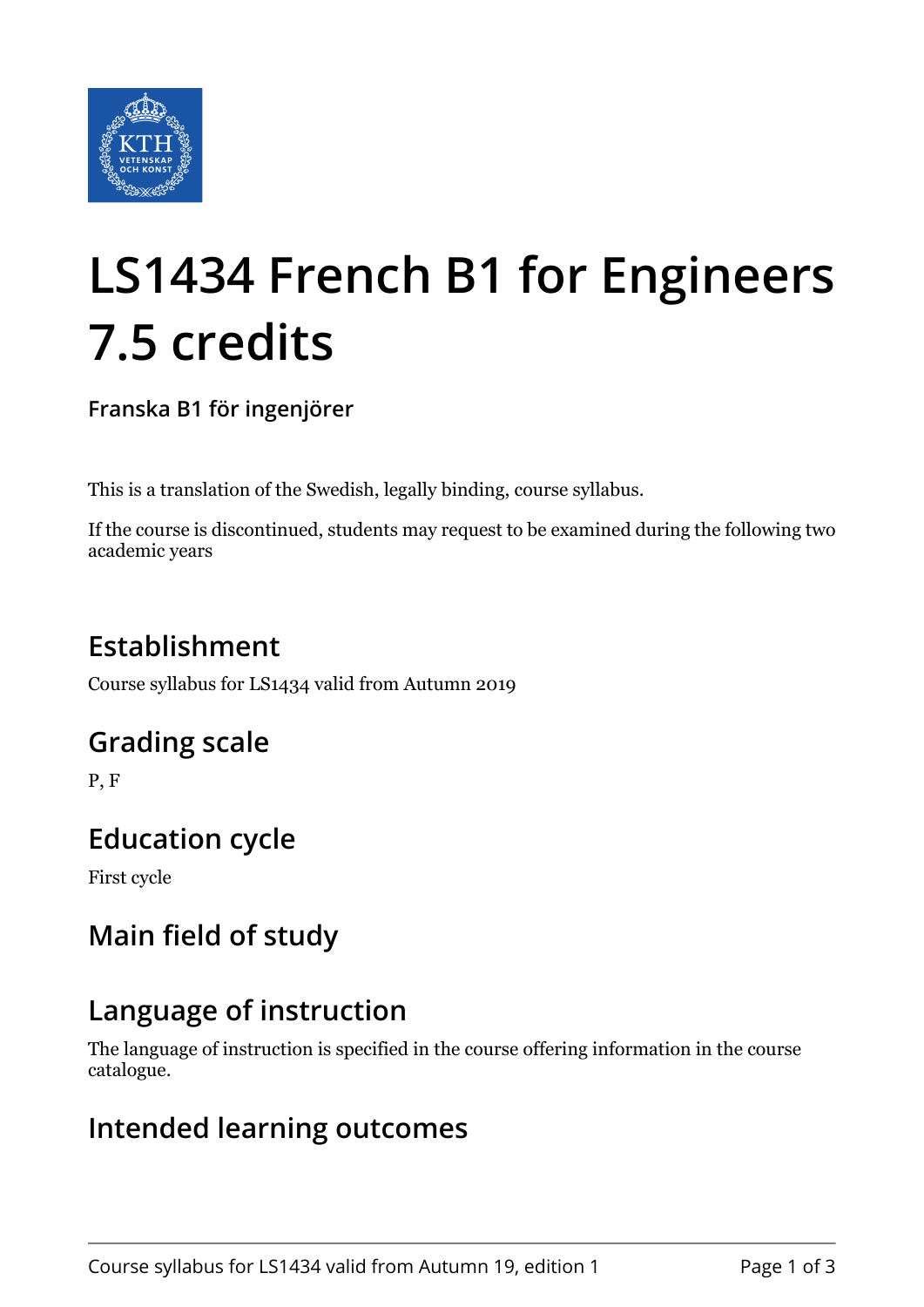The intended learning outcomes for the course refer mainly to the level B1, with certain elements of B2, according to CEFR, the Common European Framework of Reference for Languages, and aim to strengthen the student's global competence.

On completion of the course, the student should, in addition to what is specified in courses at lower levels, be able to:

Listening comprehension • understand the contents of clear standard speech about general subject areas (B1/B2)

Reading comprehension

• understand and account for short authentic texts with a connection to technology (B1/B2)

Spoken interaction and production

- talk and argue informally about subjects of personal interest or linked to studies, work, or current events (B1)
- give an individually prepared presentation of a specialised nature (B1)

Written production

• write different types of text of general and technical nature (B1)

#### **Course contents**

Advanced study of French grammar. Exercises in reading and presenting texts of general and technical nature. Exercises in understanding and participating in conversation. Written production (for example summaries, letters, CV).

# **Specific prerequisites**

Basic university qualification. Completion and pass of French A2 for Engineers, equivalent older course, or the equivalent knowledge demonstrated in a compulsory placement test.

## **Course literature**

Course literature will be announced before the start of the course. Recommended reference literature and electronic resources will be listed in the course information or in a similar way.

## **Examination**

- KONA Assessment, 1.5 credits, grading scale: P, F
- LEXA Continuous Assessment, 6.0 credits, grading scale: P, F

Based on recommendation from KTH's coordinator for disabilities, the examiner will decide how to adapt an examination for students with documented disability.